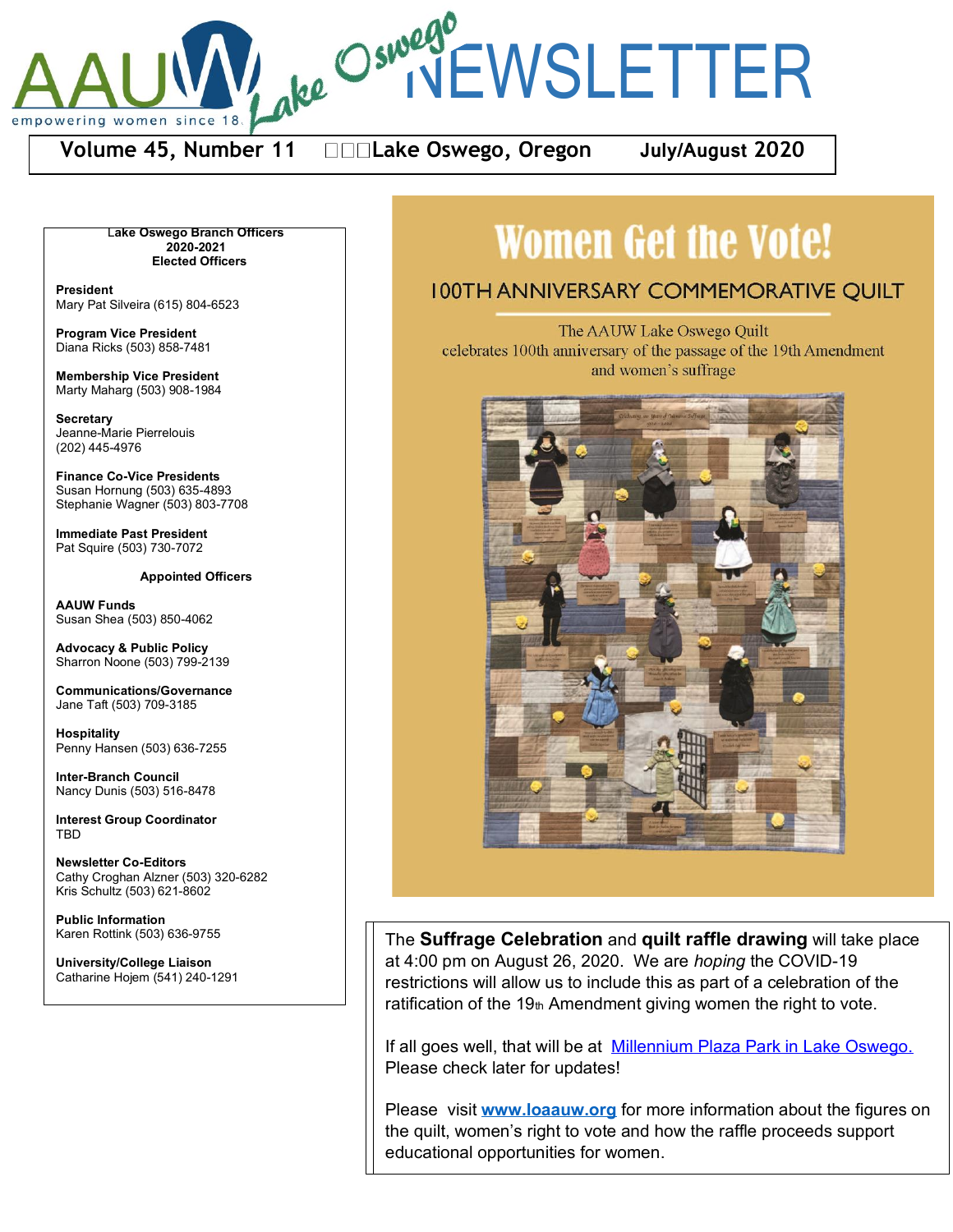#### **On My Mind**Mary Pat Silveira



I expect that you and I have pretty much the same things on our minds  $-$  when will it be safe to venture out and socialize with our friends; when will we be able to see our kids and hug our grandkids; when will our lives return to normal. This is a very difficult, very stressful time for all of us. Please stay in frequent touch with your friends and family, and please avail yourselves of the many opportunities your Lake Oswego AAUW is offering to continue with your Interest Groups. It may not be perfect, but it gives us all some sense of normalcy, and it is fun.

At this point it is still impossible for the Board to make any decisions about when we will all be able to reconvene in person for a Branch meeting or event. We will not plan anything until you feel that it is safe for us to do so. You have recently received a short survey in

which you were asked for your thoughts on the best way for us to proceed with programming in the foreseeable future. Our programming for the near future will be guided by your views.

And, now I would like to share with you a column that was published on June 13 in the New York Times. Written by Nicolas Kristof, the title is "*What the Pandemic Reveals About the Male Ego*´. Kristof has compiled death rates from the coronavirus for 21 countries around the world, 13 led by men and 8 by women. The male-led countries suffered an average of **214** coronavirusrelated deaths per million inhabitants in contrast to **36** per million in female-led countries. He acknowledges that there are some male leaders who have also done well, but the only countries that have done especially poorly are led by men, and mostly by men who are "authoritarian, vainglorious and blustering."

Kristof and others whom he cites largely attribute the success of the female leaders to women's leadership and management styles. Those leaders who handled the virus best were those who consulted public health experts and acted quickly. They did not presume that they were themselves the experts, they were not self-promotional, and they haye mastered "the art of communicating effectively in a low-key  $way - just what's needed in a$ pandemic."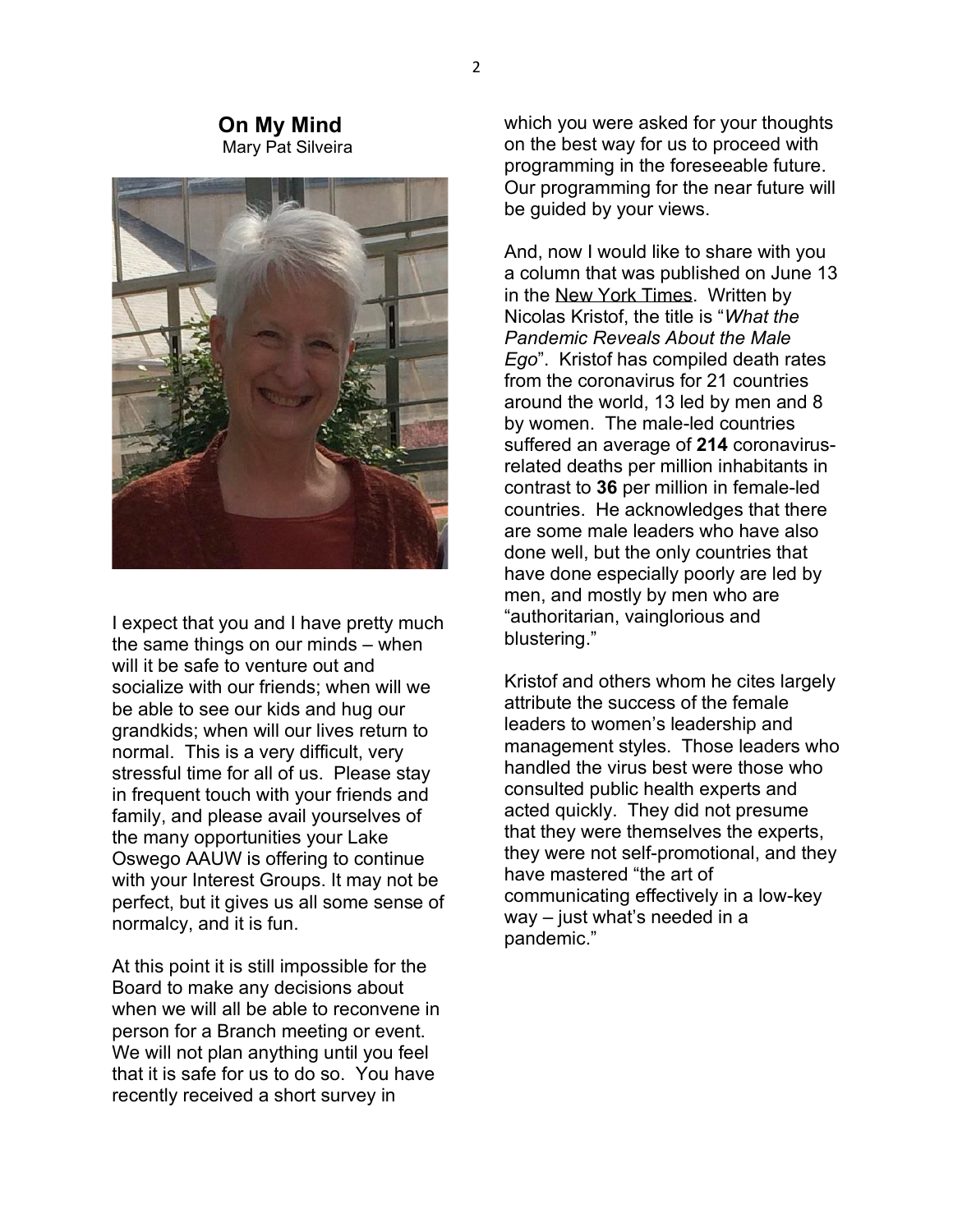

# **Statement from AAUW CEO**  Kimberly Churches

June 1, 2020

AAUW joins the country in mourning the losses of George Floyd, Ahmaud Arbery, Breonna Taylor and countless other people of color who have been unjustly killed across our nation. Our country needs healing. But healing will only come with justice. As an organization we condemn racism.

Systemic racism is firmly rooted in the U.S. and today's injustices mirror our shameful history  $-$  from police brutality to the disproportionate impact of COVID-19 on communities of color. There can be no justice or equality when Black and Brown communities are seen as less deserving of basic human and civil rights.

On behalf of our 170,000 members and supporters, we commit to fighting for justice, long-term and lasting change, and we stand in solidarity against racism. We also acknowledge that as an organization we have our own work to do.

And, as a member of the Leadership Conference on Civil and Human Rights, we will work to advance the policies and systemic changes identified in the New [Era of Public Safety: A Guide to Fair,](https://policing.civilrights.org/report/) 

[Safe, and Effective Community](https://policing.civilrights.org/report/)  [Policing](https://policing.civilrights.org/report/) and [Vision for Justice](http://civilrightsdocs.info/pdf/reports/Vision-For-Justice-2020-SHORT.pdf) platform.

\*\*\*\*\*\*\*

# **AAUW Oregon Summer Skills Camp Coming in August** Pat Squire



AAUW Oregon heard loud and clear from our members that they did not want an on-site, in-person program at Western Oregon University in August. So we're taking summer camp online!

Starting in early August (exact dates to be announced) we will host some 10+ zoom and other format sessions over some days. We also heard that many members thought the Oregon annual meeting was too long, so our workshops will be an hour, with a second workshop on the same topic, if required/desired.

Our state co-presidents Sue Klumph and Pat Lehman have spoken with branch leaders around the state to discover the most desired topics. From their conversations and what we have heard previously, sessions will include topics such as:

- Suffrage Centennial
- Civics in schools
- Grooming future leaders and leadership transitions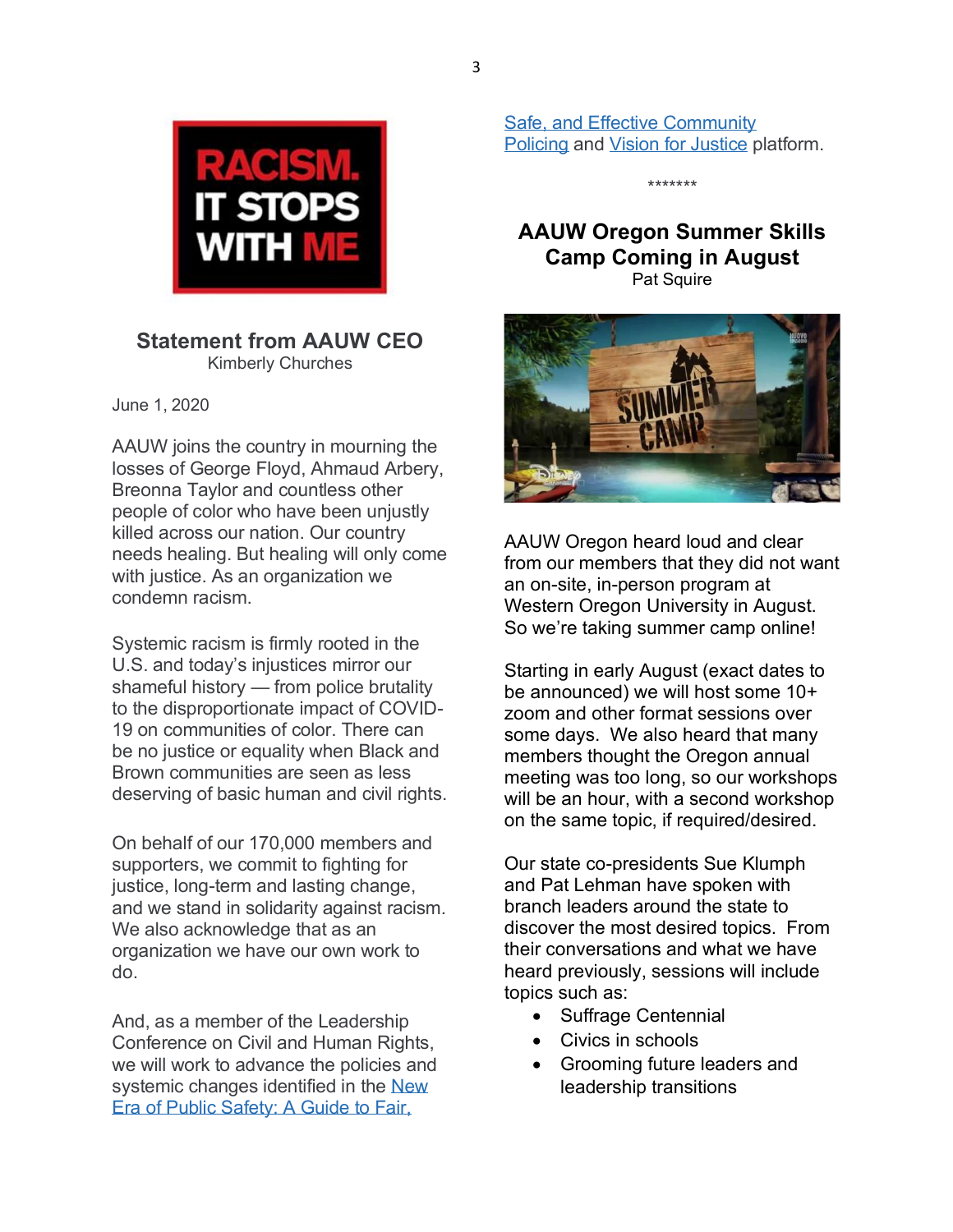- $\bullet$  How to have a good meeting
- $\bullet$  Membership: a fresh perspective
- What do state and national AAUW do for us?
- Respond to racism
- Special branch programs
- Social media and advocacy

These workshops will be part presentation, with lots of time for questions and interaction. For some sessions we will send questions and discussion items to participants ahead of time. These sessions will be free and open to any member who wishes to join in!

Watch for state email/addendum to state news, and more information from the branch.

\*\*\*\*\*\*\*

## **New Member Shannon Sullivan Silveira** Mary Pat Silveira



Shannon Sullivan Silveira grew up in the Northwest, in Lacey, Washington and lived there until she left for college in New York, at Long Island University on a softball scholarship. She received her B.S. in Business and Finance in 2005 and then remained in New York for three years while she began her professional career.

In 2008 she returned to Lacey to help her parents while her dad recovered from surgery. She decided to stay on the West Coast and moved down to Portland. She is currently Director of Administration at Davis Wright Tremaine Law Firm.

In 2013 Shannon married Daniel Silveira. Their first daughter, Camille Rose, was born in 2015, and their second, Alice Juliet, in 2017. In other words, Shannon is a very, very busy working mom of two young  $-$  and very, very busy -- children. When I asked her about hobbies, she responded that the only one she has time for is trying to keep her house plants alive!

Shannon has participated in both the Hood to Coast and the Portland to Coast relays, and she plays softball in the Portland Lawyers Softball League. She has been on the Board and is a current member of the Oregon Chapter of Legal Administrators, and she is on the membership committee of the national organization. She also served as a mentor in Minds Matter Portland from 2010-2012.

Shannon is both ambitious and competitive in her professional life, but her emphasis is on finding a good work/home balance. She is a terrific role model for her daughters.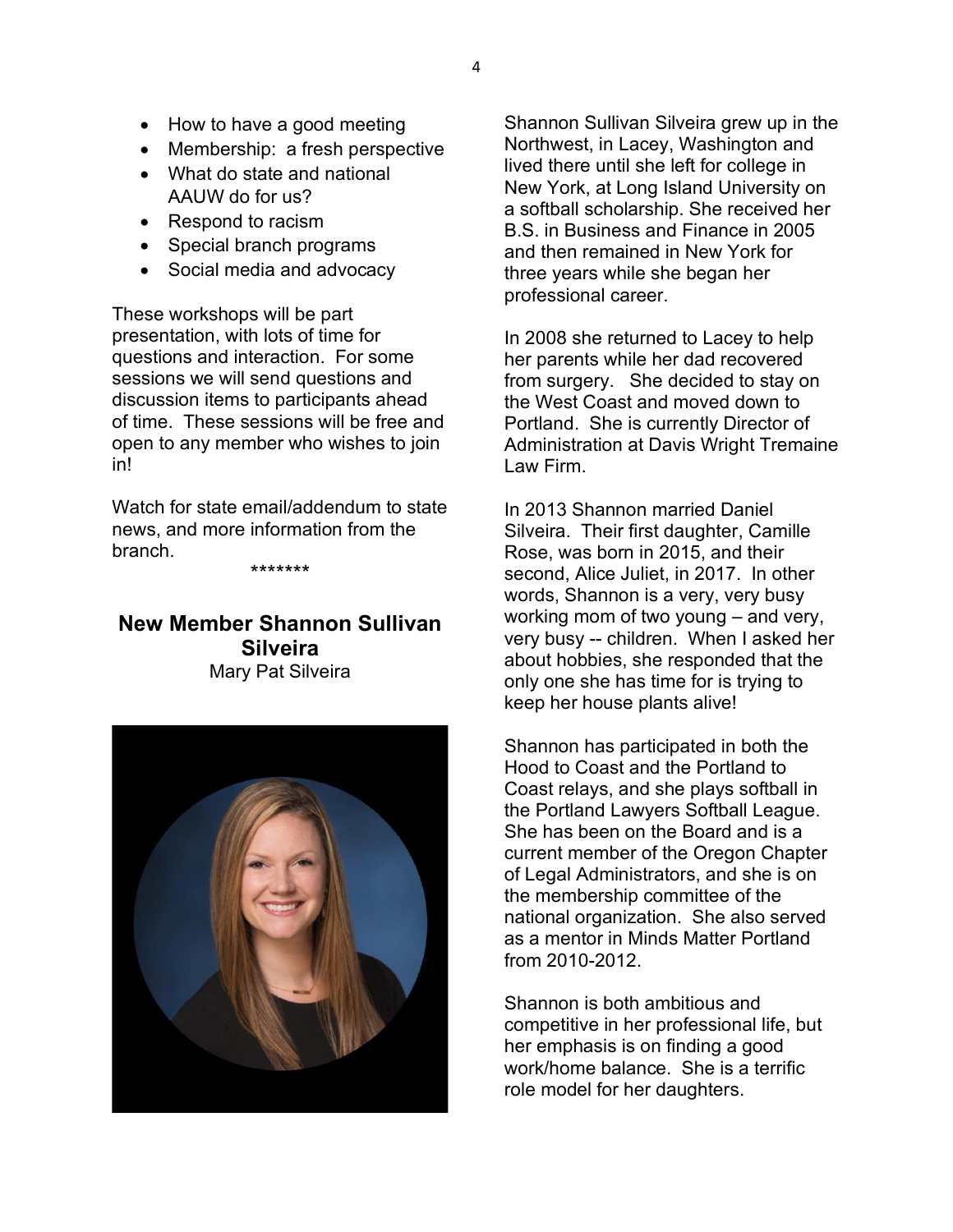## **New Member Profile Emma Burke** Pat Squire



New member Emma Burke is passionate about public service. She completed the highly regarded Leadership Lake Oswego program in 2019, and, in 2020, was a leader of the program where she awarded the latest class their certificates of graduation. Emma also serves on the Diversity, Equity and Inclusion Advisory Board for the Lake Oswego School District and on the City of Lake Oswego's Diversity, Equity and Inclusion Task Force, charged with making recommendations to the City. She is also on the boards of directors for Clackamas Women's Services and the League of Women Voters and is interested in all things related to public policy. She was a candidate for Lake Oswego City Council in 2018 and is currently running again.

Emma grew up in Central Washington and moved to Oregon in 1999. She also spent some time in Florida as a paid

college intern at Disney World and while working full time, earned a B.S. degree in Professional Management at Nova Southeastern University. She recently studied in the Executive Master's in Public Administration program at Portland State, where she took the program's trip to Washington, DC to meet with members of Congress.

Emma has her own business as a massage therapist and has been scheduling clients with Phase 1 reopening guidelines at Seluna Dawn Massage in the Keahi Health Center on Carmen Drive in Lake Oswego.

Emma has two daughters, aged 8 and 10, and she has instilled public service in both of them. They are musicians, participate in gymnastics and girl scouts, and are young activists.

#### \*\*\*\*\*\*\* **The Vote**

[https://www.pbs.org/wgbh/americanexp](https://www.pbs.org/wgbh/americanexperience/films/vote/) [erience/films/vote/](https://www.pbs.org/wgbh/americanexperience/films/vote/)

July 6, 2020



[Watch Trailer](https://www.pbs.org/wgbh/americanexperience/films/vote/%23part01) 

*"The Vote* brings to life the unsung leaders of the movement and the deep controversies over gender roles and race that divided Americans then *— and continue to dominate political discourse today.*´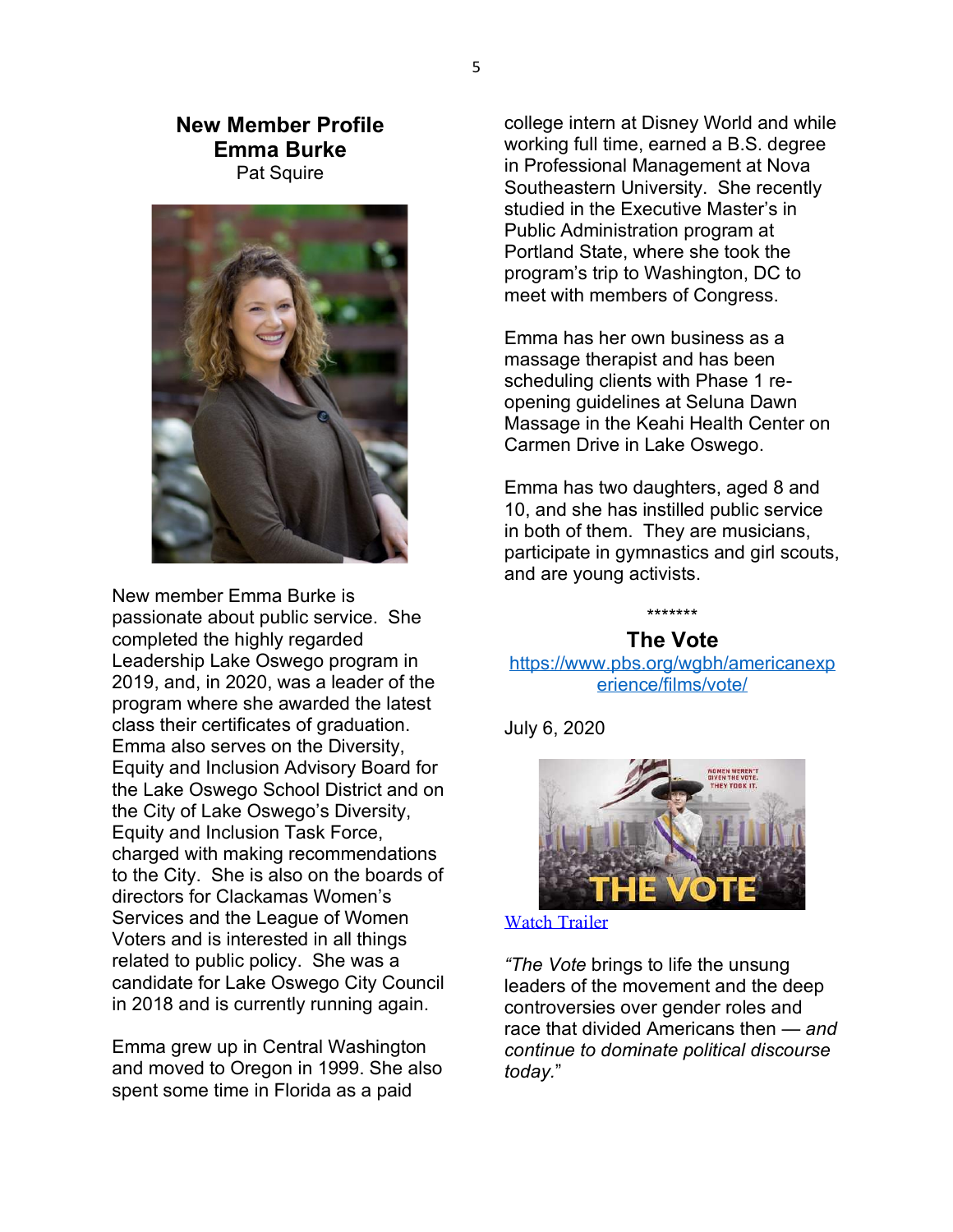**Due to COVID 19, groups are meeting using the web-based conferencing program, Zoom. Check with your interest group chair for more information.**

# **Interest Group Activities**



**Tuesday Books 4th Tuesday at 11:00am**

Date: July 28 Book: *A Bend in the Stars* by Rachel **Barenboim** Presenter: Lynda Bigler

Date: August 25 Festival of books at the home of Lynda Bigler

To RSVP contact Lynda Bigler, (503) 522-6709, [libigler@icloud.com](mailto:libigler@icloud.com)

#### **Murder by the Book 2nd Wednesday at 12:00pm**

Date: July 8 Book: *The Woman in the Water* by Charles Finch Leader: Laura Eyer

Date: August 12 Book: To Be Determined

For more information, contact Jane Taft, (503) 709-3185, [taft.jane@gmail.com](mailto:taft.jane@gmail.com) or Stephanie Carter (971) 285-5882, [secarter1@gmail.com](mailto:secarter1@gmail.com)

#### **Interpretive Books 3rd Thursday at 9:30**

Date: July 16 Book: *The Wedding* by Dorothy West Leader: Carol Zinsli Zoom Moderator: Diana Gough

Date: August 20 at **10:00 am** Annual book selection at the home of Stephanie Wagner

For more information, contact Connie Irwin, (503) 459-3070, [irwinconnie44@gmail.com](mailto:irwinconnie44@gmail.com)

#### **Thursday Evening Books 4th Thursday at 7:00pm**

Date: July 23 Book: *The Widows of Malabar Hill* by Sujana Massey

For more information, contact Suzanne Kaveckis, (503) 678-1641, [smkaveckis@icloud.com](mailto:smkaveckis@icloud.com)

### **Non-Fiction Books 2nd Monday at 11:00am**

Date: July 13 Book: *Prisoners of Geography: Ten Maps that Explain Everything About the World* by Tim Marshall Leader: Diane Harris

Date: August 10 We will be meeting to choose the books for the upcoming year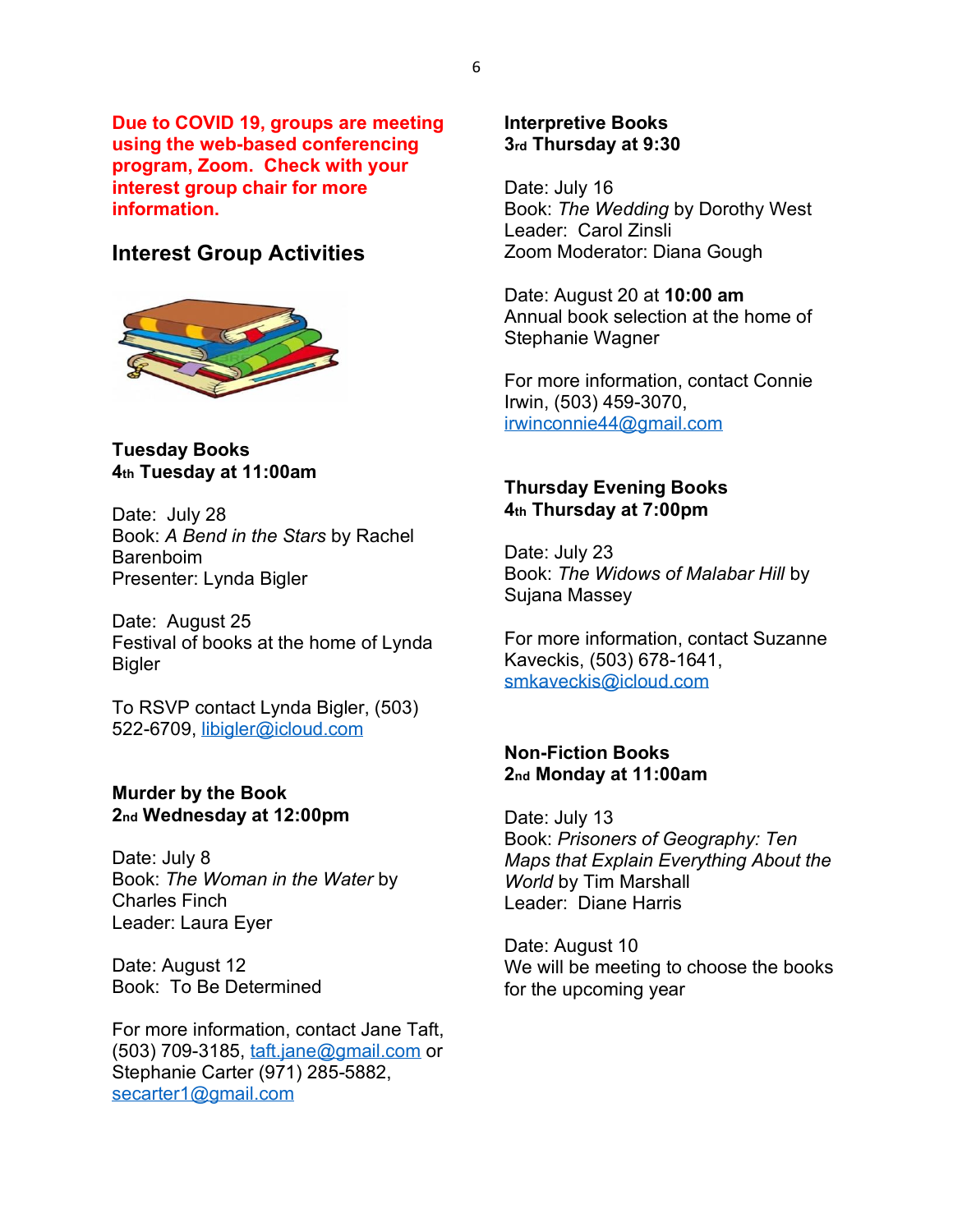## **Friday Books 4th Friday at 10:00am**

No meetings in July or August



**Lunch Bunch 3rd Tuesday at 11:30am**

Date: July 21

Date: August 18

We hope Lunch Bunch will be meeting in person, starting in July. Virtual has been fun, but no substitute for the real world!

Please RSVP to Terry Hyland at [twh20eagle@comcast.net](mailto:twh20eagle@comcast.net) or Marge Ransom at [wrandmr68@yahoo.com](mailto:wrandmr68@yahoo.com) (503) 941-9591

## **Delightful Dining**

Date: July 11 Time: 6:00pm Theme: Barbeque

Date: August 30 Time: 3:00pm Theme: Outdoor Tea

Stay tuned for updates on outdoor activities

For more information contact Jane Taft [\(taft.jane@gmail.com\)](mailto:taft.jane@gmail.com)



## **Advocacy Interest Group 2nd Friday at 11:00am**

Date: July 10

Date: August 14

The Advocacy Group will be deciding on its main areas for action in the July meeting.

For more information contact Sharron Noone at [smnrrooe@aol.com](mailto:smnrrooe@aol.com)

**Story Telling 3rd Monday at 3:00pm**

Date: July 20 Time: 3:00pm

Date: August 17 Time: 3:00pm

Please RSVP to Mary Pat Silveira [mpsilveira@usa.net](mailto:mpsilveira@usa.net) if you would like to attend.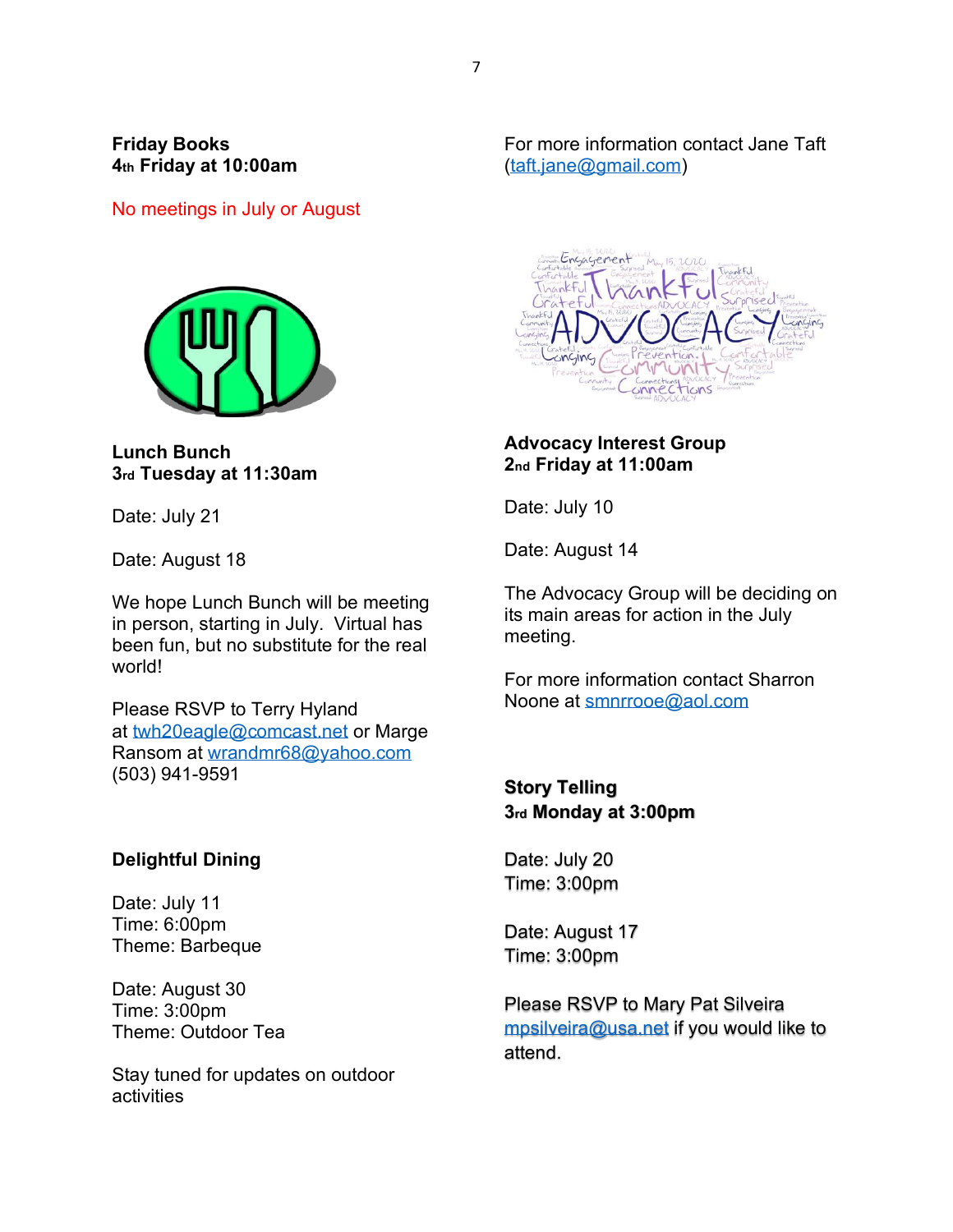| <b>July 2020</b><br>Unless otherwise notified, activities will be conducted virtually via Zoom |                                              |                                                   |                                   |                                                         |                       |                                          |  |  |  |  |  |
|------------------------------------------------------------------------------------------------|----------------------------------------------|---------------------------------------------------|-----------------------------------|---------------------------------------------------------|-----------------------|------------------------------------------|--|--|--|--|--|
| <b>Sunday</b>                                                                                  | <b>Monday</b>                                | <b>Tuesday</b>                                    | Wednesday                         | <b>Thursday</b>                                         | <b>Friday</b>         | <b>Saturday</b>                          |  |  |  |  |  |
|                                                                                                |                                              |                                                   | $\mathbf{1}$                      | $\overline{2}$                                          | $\overline{3}$        | $\overline{\mathbf{4}}$<br>appy birthday |  |  |  |  |  |
| 5                                                                                              | $6\phantom{1}$                               | $\overline{7}$                                    | 8<br><b>Murder by</b><br>the Book | 9                                                       | 10<br><b>Advocacy</b> | 11<br><b>Delightful</b><br><b>Dining</b> |  |  |  |  |  |
| 12                                                                                             | 13<br>Non-<br><b>Fiction</b><br><b>Books</b> | 14                                                | 15                                | 16<br><b>Interpretive</b><br><b>Books</b>               | 17                    | 18                                       |  |  |  |  |  |
| 19                                                                                             | 20<br><b>Story</b><br><b>Telling</b>         | 21<br>Lunch<br><b>Bunch</b>                       | 22                                | 23<br><b>Thursday</b><br><b>Evening</b><br><b>Books</b> | 24                    | 25                                       |  |  |  |  |  |
| 26                                                                                             | $\overline{27}$                              | $\overline{28}$<br><b>Tuesday</b><br><b>Books</b> | 29                                | 30                                                      | 31                    |                                          |  |  |  |  |  |